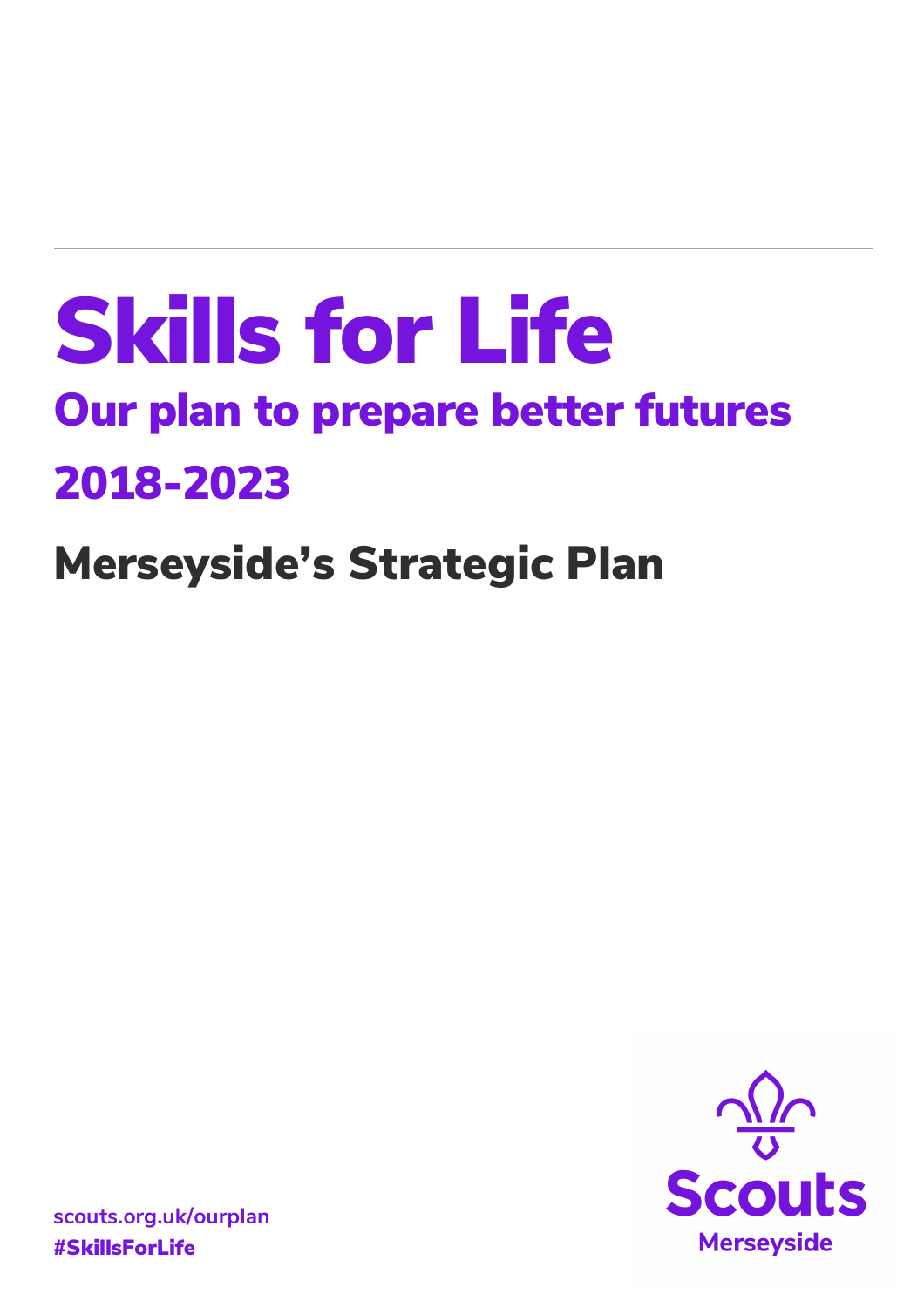### Introduction

As Scouts, we believe in preparing young people with skills for life. We bring communities together and contribute to society. Above all, we aim to build better futures. Each week almost half a million young people enjoy fun, friendship and outdoor adventure. They develop a sense of optimism and strong values as well as the leadership and teamwork skills that are more valuable today than ever before.

Across the UK, we will now build on our recent success and focus on the challenges we face. Our volunteers do not always get the support they need. The public do not always understand what we do and we are not seen as relevant or open enough. Despite these challenges, Scouting achieves remarkable things. Our previous plan, Scouting for All, inspired 834 new sections to start in areas of deprivation since 2013. We now help over 462,000 young people aged 6-18 (including 102,000 girls) get the best possible start in life. It inspired our community impact campaign, A Million Hands, helping over 250,000 young people make a positive contribution in their local communities.

Across Merseyside, we now want to go further and our plan for the next five years is simple. We will support amazing leaders to deliver an inspiring programme and prepare more young people with skills for life. We'll contribute to a better society. But most of all our plan is for young people. They deserve the best skills, the best support and the best possible futures.

### Our Mission

Scouting actively engages and supports young people in their personal development, empowering them to make a positive contribution to society.

## Our Vision

**By 2023** we will have prepared more young people with skills for life, supported by amazing leaders delivering an inspiring programme, across a well-managed provision throughout Merseyside.

Across Merseyside, we will…

- be **growing**, more **inclusive**, **shaped by young people** and making a **bigger impact in our communities**
- **focus on what matters**; and the actions that will increase the impact of Scouting
- **maximise our impact**; doing less, doing it well, supporting and embedding
- **make volunteering as easy as possible**; keeping it practical and simple
- **work together**; sharing and collaborating in keeping with our culture

### Our Strategic Objectives

| Growth                     | <b>Inclusivity</b>        | <b>Youth Shaped</b>         | <b>Community impact</b>     |
|----------------------------|---------------------------|-----------------------------|-----------------------------|
| We believe Scouts          | Everyone, regardless of   | Every young person should   | Through community           |
| changes lives so we want   | their background, should  | be shaping their            | impact projects, Scouts     |
| to give every young person | be able to participate in | experience and developing   | makes a difference not just |
| in the UK the opportunity  | Scouts.                   | their leadership potential. | to the individual but to    |
| to join                    |                           |                             | whole communities.          |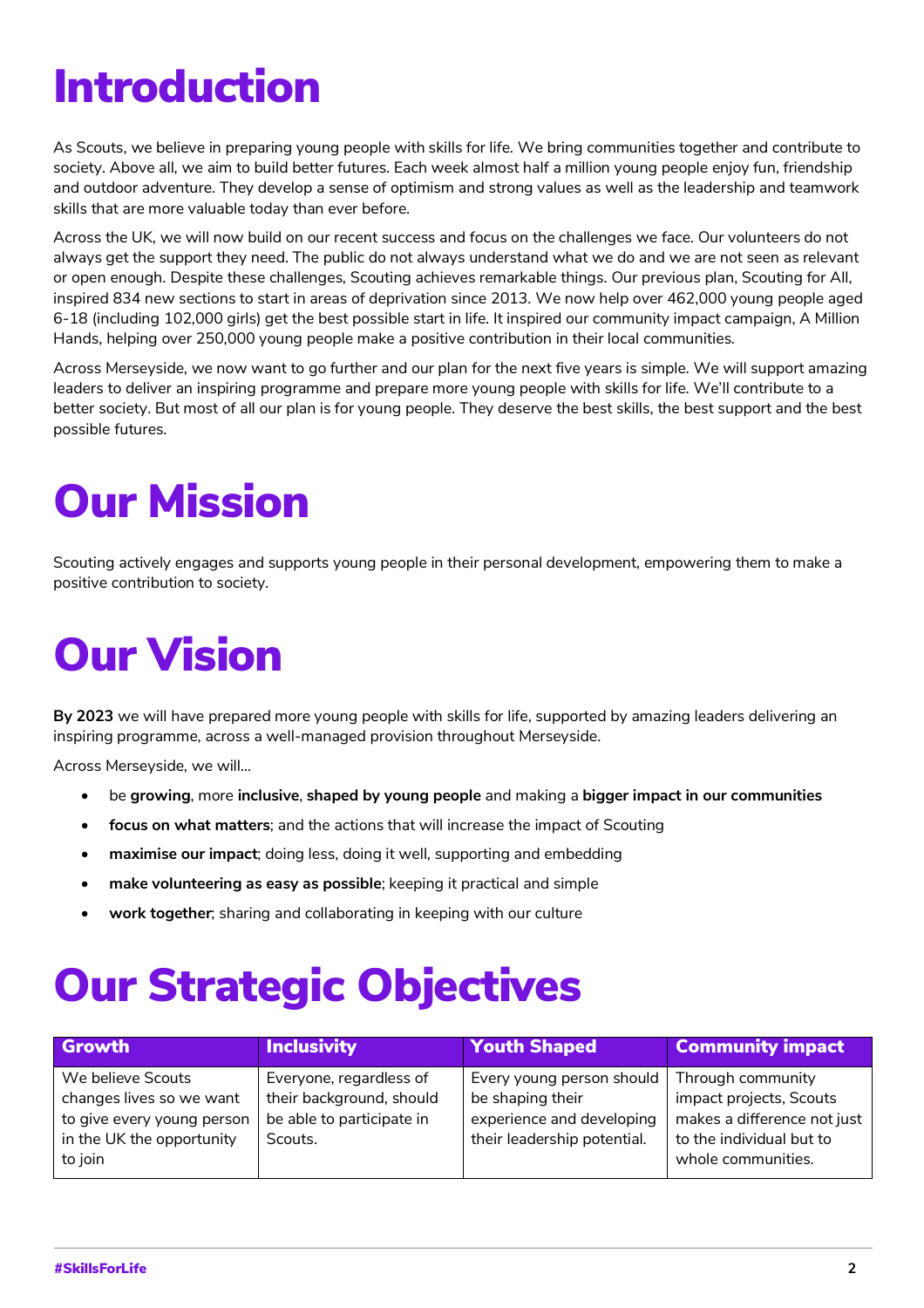# Pillars of Work

To meet our objectives as a movement we will focus on these three pillars of work:

| Programme                                                                                                                                                                                                                                                                                                                                                                                                                                                                                                                                           | <b>People</b>                                                                                                                                                                                                                                                                                                                                                                                                                                                                                                  | <b>Perception</b>                                                                                                                                                                                                                                                                                                                                                                                                                                     |
|-----------------------------------------------------------------------------------------------------------------------------------------------------------------------------------------------------------------------------------------------------------------------------------------------------------------------------------------------------------------------------------------------------------------------------------------------------------------------------------------------------------------------------------------------------|----------------------------------------------------------------------------------------------------------------------------------------------------------------------------------------------------------------------------------------------------------------------------------------------------------------------------------------------------------------------------------------------------------------------------------------------------------------------------------------------------------------|-------------------------------------------------------------------------------------------------------------------------------------------------------------------------------------------------------------------------------------------------------------------------------------------------------------------------------------------------------------------------------------------------------------------------------------------------------|
| A fun, enjoyable, high quality<br>programme consistently delivered<br>and supported by simple (digital)<br>tools<br>Supporting adults to make full use of<br>the programme to deliver skills for<br>life through adventure<br>Increasing the number of young<br>people achieving top awards<br>Supporting use of the programme to<br>increase our impact in communities<br>Enabling section supporters to help<br>improve programmes and develop<br>confidence in adult volunteers<br>Increasing number of young people<br>shaping their programmes | More, well trained, better supported<br>and motivated adult volunteers, and<br>more young people from diverse<br>backgrounds.<br>Ensuring we have enough of the<br>right adult volunteers across our<br>Scout Groups, who are<br>- well inducted<br>- well trained<br>- well supported<br>- recognised and rewarded<br>Developing and embracing our<br>$\bullet$<br>#TeamMerseyside culture<br>Enhancing levels of enjoyment and<br>fulfilment<br>Developing a culture of succession<br>planning, where needed | Scouting is understood, more visible,<br>trusted, respected and widely seen<br>as playing a key role in society today.<br>Ensuring relevance and<br>understanding of Scouting to our<br>communities – for young people and<br>adults from all background and<br>across all communities<br>Celebrating our impact, self-worth,<br>and perception.<br>Developing our 'internal community'<br>as a single team, delivering Scouting<br>across Merseyside |

### Our Goals

| Programme            | <b>Adult Support</b>   | <b>Adventure</b>            | <b>Scouting4All</b>    | <b>Youth Commissioner</b> |
|----------------------|------------------------|-----------------------------|------------------------|---------------------------|
| Provide support to   | Implement revised full | Place Tawd Vale as a        | Embed the              | Encourage and support     |
| deliver excellent    | and effective adult    | focus for adventure         | Scouting4All theme     | active Youth              |
| programmes across    | training scheme and    | on Merseyside; and          | into programmes        | Commissioners in all      |
| all of our Groups    | learner management     | achieve step-change         | being delivered.       | Districts.                |
| and Units.           | team.                  | development of the          |                        |                           |
|                      |                        | provision at the site.      | Identify, develop, and | Provide youth shaped      |
| Deliver support for  | Implement updated      |                             | implement specific     | programme resources to    |
| 'hard to deliver'    | adult training scheme  | Increase the number         | projects to deliver    | help adults plan and      |
| programme areas.     | for induction and      | of adults leading and       | and enable growth.     | deliver youth shaped      |
|                      | manager support.       | delivering                  |                        | activities.               |
| Celebrate            |                        | adventurous                 | Maximise our           |                           |
| achievement and      | Implement effective    | activities.                 | community impact       | Develop and support       |
| raise awareness of   | digital communications |                             | through national and   | young people into other   |
| top awards.          | team.                  | Develop a team of           | local partnerships,    | roles (i.e. Trustees,     |
|                      |                        | specialist support to       | and initiatives.       | Leadership).              |
| Encourage and        | Continue to enhance    | enable more                 |                        |                           |
| deliver excellent    | data insight provision | adventure.                  | Develop a culture      | Encourage, develop, and   |
| Young Leader         | to improve operations  |                             | where inclusivity is   | celebrate youth           |
| training provision;  | and inform decision    | Continue to develop         | second nature.         | participation in          |
| where County-        | making, including      | global opportunities        |                        | leadership and support    |
| support is needed.   | recognition.           | across all sections.        | Develop and promote    | at all levels.            |
|                      |                        |                             | opportunities for      |                           |
| Focus County-led     | Grow the role and      | <b>Build MET capability</b> | young people to have   | Provide an annual         |
| events to positively | effectiveness of SASU. | and extend remit to         | their say on Scouting  | opportunity to bring      |
| supplement the       |                        | support enhancing           | and influence society. | young people together     |
| programme.           | Develop safeguarding   | our safety culture.         |                        | to influence County       |
|                      | awareness, training    |                             |                        | plans.                    |
|                      | and support.           |                             |                        |                           |